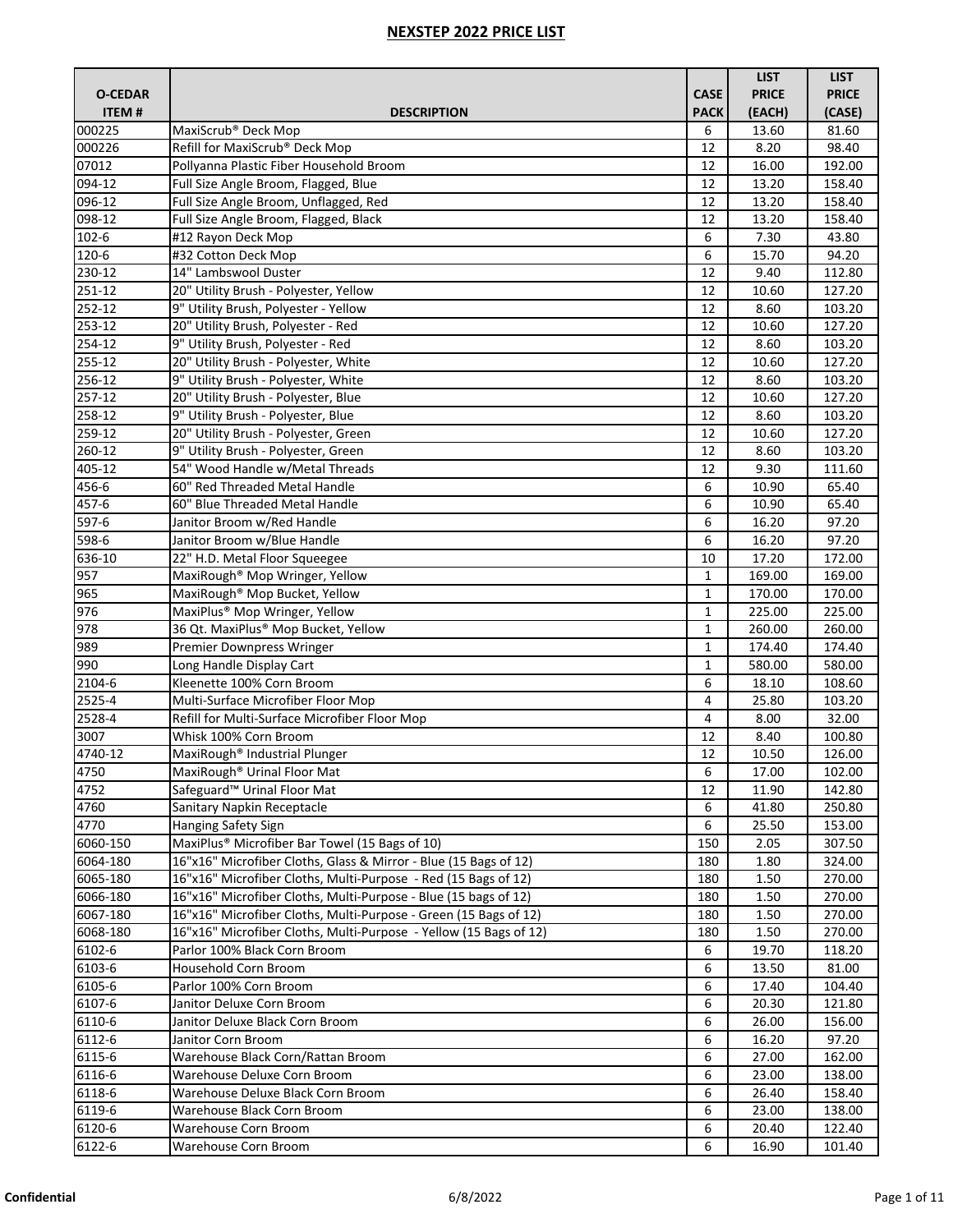|                                |                                                                                   |                            | <b>LIST</b>            | <b>LIST</b>            |
|--------------------------------|-----------------------------------------------------------------------------------|----------------------------|------------------------|------------------------|
| <b>O-CEDAR</b><br><b>ITEM#</b> | <b>DESCRIPTION</b>                                                                | <b>CASE</b><br><b>PACK</b> | <b>PRICE</b><br>(EACH) | <b>PRICE</b><br>(CASE) |
| 6200-6                         | Lobby 100% Corn Broom                                                             | 6                          | 8.60                   | 51.60                  |
| 6201-6                         | Lobby Corn Broom                                                                  | 6                          | 8.00                   | 48.00                  |
| $6202 - 6$                     | Toy 100% Corn Broom                                                               | 6                          | 8.00                   | 48.00                  |
| 6208                           | MaxiClean® Lobby Angle Broom, Flagged                                             | 12                         | 10.20                  | 122.40                 |
| 6208-HD                        | MaxiClean® Lobby Angle Broom Head, Flgd                                           | 24                         | 5.10                   | 122.40                 |
| 6208-HDL                       | MaxiClean® Lobby Angle Broom Handle                                               | 24                         | 3.60                   | 86.40                  |
| 6209                           | MaxiClean® Lobby Angle Broom, Unflagged                                           | 12                         | 9.80                   | 117.60                 |
| 6210-6                         | MaxiRough <sup>®</sup> Lobby Plastic Broom                                        | 6                          | 7.40                   | 44.40                  |
| 6304                           | #40 Warehouse Rattan/Corn Broom                                                   | 6                          | 24.00                  | 144.00                 |
| 6400-6                         | MaxiClean® Large Angle Broom, Steel Handle                                        | 6                          | 15.50                  | 93.00                  |
| 6400-HD                        | MaxiClean® Large Angle Broom Head                                                 | 24                         | 9.20                   | 220.80                 |
| 6400-HDL                       | MaxiClean® Large Angle Broom Handle                                               | 24                         | 4.30                   | 103.20                 |
| 6400-W                         | MaxiClean® Large Angle Broom, Wood Handle                                         | 12                         | 17.15                  | 205.80                 |
| $6401 - 6$                     | MaxiClean® Large Angle Broom - Flagged, Blue                                      | 6                          | 16.00                  | 96.00                  |
| 6402                           | MaxiSoft <sup>™</sup> Plastic Broom                                               | 12                         | 14.60                  | 175.20                 |
| 6403-6                         | MaxiClean® Large Angle Broom - Unflagged, Red                                     | 6                          | 15.50                  | 93.00                  |
| 6404                           | MaxiClean <sup>®</sup> Small Angle Broom                                          | 12                         | 11.00                  | 132.00                 |
| 6404-WLNS                      | Small Institutional Angle Broom                                                   | 12                         | 11.90                  | 142.80                 |
| 6410                           | Large Angle Broom - Flagged Bristles                                              | 12                         | 11.40                  | 136.80                 |
| 6420                           | MaxiStrong <sup>®</sup> Angle Broom                                               | 6                          | 18.70                  | 112.20                 |
| 6420-HD                        | MaxiStrong® Angle Broom Head                                                      | 24                         | 9.50                   | 228.00                 |
| 6460                           | Premier Large Angle Broom, Flagged, Black                                         | 12                         | 15.30                  | 183.60                 |
| 6470                           | Industrial Fiber Broom - Polypro                                                  | 6                          | 26.10                  | 156.60                 |
| $6501 - 6$                     | #10 Cotton Deck Mop                                                               | 6                          | 6.50                   | 39.00                  |
| 6502-6                         | #12 Cotton Deck Mop                                                               | 6                          | 7.10                   | 42.60                  |
| 6504-6                         | #16 Cotton Deck Mop                                                               | 6                          | 8.20                   | 49.20                  |
| 6506                           | #24 Cotton Deck Mop                                                               | 4                          | 13.00                  | 52.00                  |
| 6507                           | Toy Cotton Deck Mop                                                               | 6                          | 4.80                   | 28.80                  |
| 6508<br>6510                   | Jaw Clamp Mopstick, Steel Handle                                                  | 12                         | 16.00                  | 192.00<br>260.40       |
| 6511                           | Jaw Clamp Mopstick, Fiberglass Handle<br>Quick-Way™ Janitor Mopstick, Wood Handle | 12<br>12                   | 21.70                  |                        |
| 6512                           | Quick-Way™ Janitor Mopstick, Metal Handle                                         | 6                          | 23.40<br>18.50         | 280.80<br>111.00       |
| 6513-6                         | #32 Rayon Deck Mop                                                                | 6                          | 17.60                  | 105.60                 |
| 6516                           | Premier Mopstick, Steel Handle                                                    | 12                         | 13.20                  | 158.40                 |
| 6519                           | Quick Change™ Mopstick, Wood Handle                                               | 12                         | 19.70                  | 236.40                 |
| 6540                           | Quick-Way™ Plastic Mopstick, Steel Handle                                         | 12                         | 17.00                  | 204.00                 |
| 6542                           | Quick-Way™ Plastic Mopstick, Fiberglass Handle                                    | 12                         | 22.00                  | 264.00                 |
| 6555                           | Quick-Way™ Mop Kit                                                                | 6                          | 28.70                  | 172.20                 |
| 6615                           | Bi-Level Floor Scrub Brush w/Squeegee & Handle                                    | 6                          | 26.60                  | 159.60                 |
| 6619                           | Bi-Level Floor Scrub Brush & Handle                                               | 6                          | 24.40                  | 146.40                 |
| 6801                           | 14-Qt. Fire Resistant Wastebasket, Sand                                           | 6                          | 44.00                  | 264.00                 |
| 6804                           | 27-Qt. Fire Resistant Wastebasket, Sand                                           | 6                          | 74.70                  | 448.20                 |
| 6810                           | 28 Qt. Waste Basket, Black                                                        | 12                         | 17.70                  | 212.40                 |
| 6815                           | 41 Qt. Waste Basket, Black                                                        | 12                         | 21.80                  | 261.60                 |
| 6818                           | 18" Floor Squeegee w/Handle                                                       | 12                         | 21.70                  | 260.40                 |
| 6823                           | 23 Gal. Gladiator <sup>™</sup> Slim Container w/o Lid, Black                      | 4                          | 89.00                  | 356.00                 |
| $6823 - 1$                     | Swing Lid for 23 Gal. Gladiator <sup>™</sup> Slim Container, Black                | 4                          | 25.40                  | 101.60                 |
| 6832                           | 32 Gal. Gladiator™ Container w/o Lid, Black                                       | 5                          | 69.80                  | 349.00                 |
| 6832-1                         | Lid for 32 Gal. Gladiator™ Container, Black                                       | 5                          | 26.80                  | 134.00                 |
| 6839                           | Gladiator <sup>™</sup> Caddy Bag                                                  | 6                          | 48.50                  | 291.00                 |
| 6840                           | Gladiator <sup>™</sup> Rim Caddy                                                  | 5                          | 84.40                  | 422.00                 |
| 6844                           | 44 Gal. Gladiator™ Container w/o Lid, Black                                       | 4                          | 97.90                  | 391.60                 |
| 6844-1                         | Lid for 44 Gal. Gladiator™ Container, Black                                       | 4                          | 25.60                  | 102.40                 |
| 6930                           | Plastic Buckets for MaxiPlus® Microfiber Cart                                     | 1                          | 270.00                 | 270.00                 |
| 6950                           | Premier Floor Safety Sign                                                         | 6                          | 21.50                  | 129.00                 |
| 6960                           | Microfiber Charging Bucket w/Lid & Strainer                                       | 4                          | 100.00                 | 400.00                 |
| 6960-WHL                       | Casters for the 6960 Microfiber Bucket                                            | 16                         | 3.70                   | 59.20                  |
| 6970                           | MaxiRough <sup>®</sup> Platform Truck                                             | 1                          | 266.00                 | 266.00                 |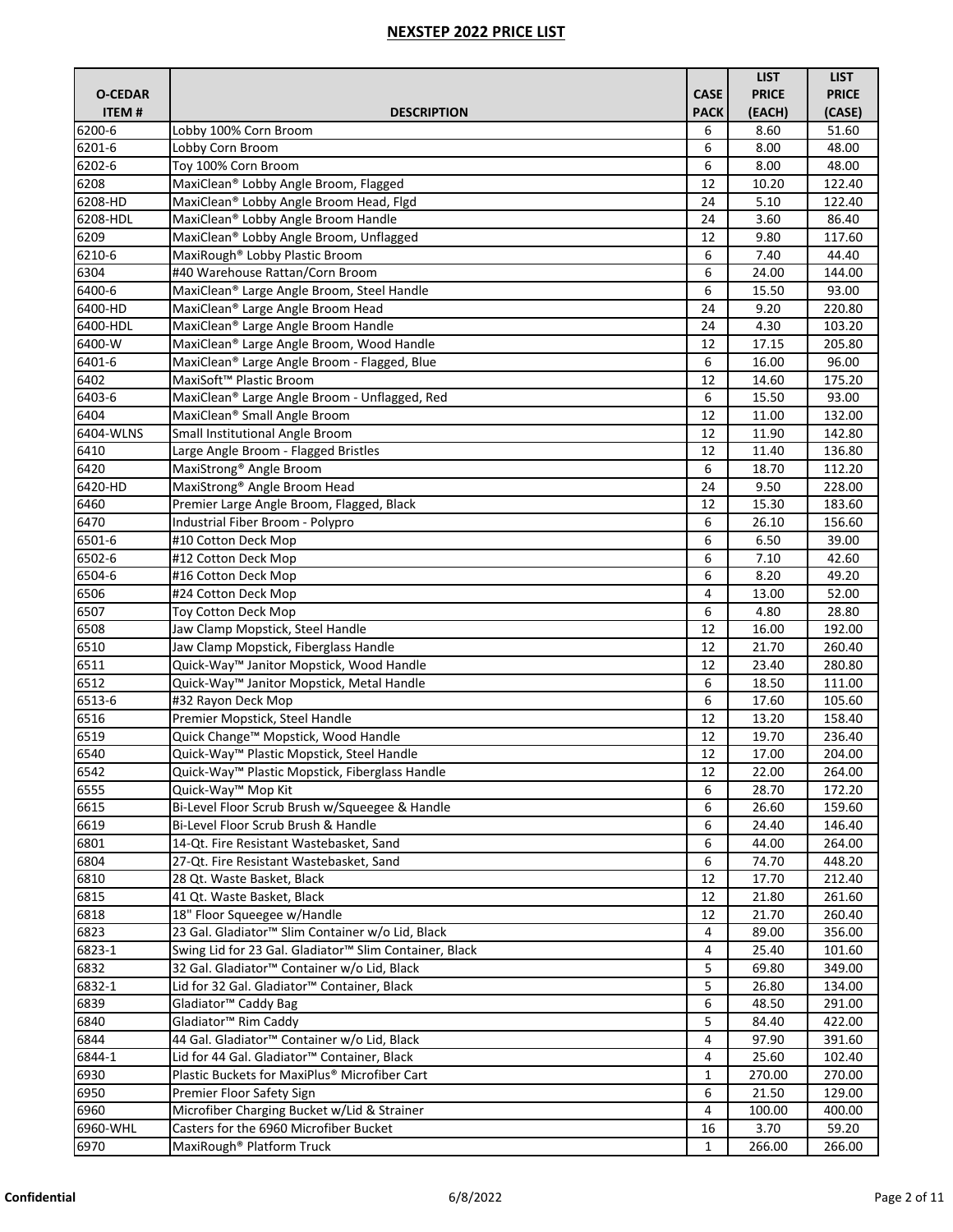|                    |                                                                       |              | <b>LIST</b>    | <b>LIST</b>     |
|--------------------|-----------------------------------------------------------------------|--------------|----------------|-----------------|
| <b>O-CEDAR</b>     |                                                                       | <b>CASE</b>  | <b>PRICE</b>   | <b>PRICE</b>    |
| <b>ITEM#</b>       | <b>DESCRIPTION</b>                                                    | <b>PACK</b>  | (EACH)         | (CASE)          |
| 6974               | MaxiRough® Mop Bucket & Wringer, Red                                  | 1            | 194.00         | 194.00          |
| 6975               | MaxiRough <sup>®</sup> Mop Bucket & Wringer, Blue                     | $\mathbf{1}$ | 194.00         | 194.00          |
| 6978               | MaxiPlus® Mop Bucket & Wringer, Blue                                  | $\mathbf{1}$ | 255.00         | 255.00          |
| 6980               | MaxiPlus® Mop Bucket & Wringer, Green                                 | 1            | 255.00         | 255.00          |
| 6994               | Replacement Bag for MaxiRough® X-Frame Cart                           | 2            | 61.00          | 122.00          |
| 7065-180           | 12x12 Multi-Purpose Cloth, Pink, Bulk (15 Bags of 12)                 | 180          | 1.00           | 180.00          |
| 7066-180           | 12x12 Multi-Purpose Cloth, Blue, Bulk (15 Bags of 12)                 | 180          | 1.00           | 180.00          |
| 7067-180           | 12x12 Multi-Purpose Cloth, Green, Bulk (15 Bags of 12)                | 180          | 1.00           | 180.00          |
| 7068-180           | 12x12 Multi-Purpose Cloth, Yellow, Bulk (15 Bags of 12)               | 180          | 1.00           | 180.00          |
| 7160               | 60" x 15/16" Wood Handle w/Wood Threads                               | 12           | 7.80           | 93.60           |
| 7839               | MaxiClean® Screw-On Mop, 16 oz.                                       | 12           | 9.90           | 118.80          |
| 7841               | MaxiClean® Screw-On Mop, 24 oz.                                       | 12           | 12.00          | 144.00          |
| 7842               | MaxiClean® Screw-On Mop, 32 oz.                                       | 12           | 14.90          | 178.80          |
| 10214              | Industrial Fiber Broom - Polycorn                                     | 6            | 40.20          | 241.20          |
| 20400              | 10" Deck Scrub - Tampico                                              | 12           | 11.70          | 140.40          |
| 20414              | <b>Baseboard Brush</b>                                                | 12           | 17.70          | 212.40          |
| 20421              | 9" Pointed Scrub Brush - Polypro                                      | 12           | 6.20           | 74.40           |
| 20611              | 16" Street Broom - Heavy-Duty                                         | 6            | 30.80          | 184.80          |
| 20612              | 24" Street Broom - Heavy-Duty                                         | 6            | 49.00          | 294.00          |
| 20625              | 16" Highway Broom - Orange                                            | 6            | 25.80          | 154.80          |
| 20627              | 24" Highway Broom - Orange                                            | 6            | 40.00          | 240.00          |
| 20674-4            | 36" Economy Tampico Medium Sweep                                      | 4            | 37.60          | 150.40          |
| 20683-6            | 24" Horsehair Fine Sweep                                              | 6            | 25.30          | 151.80          |
| 21701              | Roof Brush - Tampico                                                  | 24           | 5.50           | 132.00          |
| 21707-24<br>21766  | Radiator Brush - Horsehair                                            | 24           | 9.20           | 220.80          |
| 22067-6            | Glass/Bottle Brush                                                    | 12           | 6.80           | 81.60           |
| 22069-6            | 24" Sanitary Floor Squeegee, Blue<br>24" Sanitary Floor Squeegee, Red | 6<br>6       | 11.00<br>11.00 | 66.00<br>66.00  |
| 22704              | 36" Straight Floor Squeegee                                           | 6            | 34.60          | 207.60          |
| 22708              | 36" Heavy-Duty Curved Floor Squeegee                                  | 6            | 36.10          | 216.60          |
| 25430              | 60" x 15/16" Wood Handle w/Super Tuff™ Thread                         | 12           | 14.40          | 172.80          |
| 25497              | 60" x 1-1/8" ProSweep™ Handle                                         | 12           | 18.80          | 225.60          |
| 26245              | 24" Cotton Dust Mop Kit - Cut-End                                     | 4            | 36.80          | 147.20          |
| 26250              | 24" MaxiDust® Dust Mop Kit - Loop-End                                 | 4            | 38.20          | 152.80          |
| 26365              | 36" Cotton Dust Mop Kit - Cut-End                                     | 2            | 58.00          | 116.00          |
| 27009-6            | 24" ProSweep™ Combo - Medium                                          | 6            | 25.60          | 153.60          |
| 27015-6            | 24" ProSweep™ - Rough                                                 | 6            | 27.80          | 166.80          |
| 27038-6            | 18" Indoor Sweep                                                      | 6            | 16.30          | 97.80           |
| 27039-6            | 24" Indoor Sweep                                                      | 6            | 22.50          | 135.00          |
| 27044-6            | 18" Fine Sweep                                                        | 6            | 13.80          | 82.80           |
| 27045-6            | 24" Fine Sweep                                                        | 6            | 19.40          | 116.40          |
| 27062-6            | 18" Multi-Purpose Sweep                                               | 6            | 15.20          | 91.20           |
| 27063-6            | 24" Multi-Purpose Sweep                                               | 6            | 19.00          | 114.00          |
| 27065-6            | 24" Combo Sweep                                                       | 6            | 15.70          | 94.20           |
| 27065-C6           | 24" Combo Sweep w/Handle                                              | 6            | 24.80          | 148.80          |
| 27068-6            | 18" Tampico Medium Sweep                                              | 6            | 18.40          | 110.40          |
| 27069-6            | 24" Tampico Medium Sweep                                              | 6            | 24.80          | 148.80          |
| 27071-4            | 36" Tampico Medium Sweep                                              | 4            | 41.90          | 167.60          |
| 27075-6<br>27076-6 | 18" Medium Sweep<br>24" Medium Sweep                                  | 6<br>6       | 14.00<br>18.50 | 84.00<br>111.00 |
| 27078-4            | 36" Medium Sweep                                                      | 4            | 31.50          | 126.00          |
| 27081-6            | 18" Medium Stiff Sweep                                                | 6            | 10.80          | 64.80           |
| 27082-6            | 24" Medium Stiff Sweep                                                | 6            | 14.70          | 88.20           |
| 27094-6            | 24" Medium Sweep - Wire Center                                        | 6            | 26.20          | 157.20          |
| 27096-4            | 36" Medium Sweep - Wire Center                                        | 4            | 37.60          | 150.40          |
| 27099-6            | 18" Palmyra Rough Sweep                                               | 6            | 12.00          | 72.00           |
| 27100-6            | 24" Palmyra Rough Sweep                                               | 6            | 15.80          | 94.80           |
| 27111-6            | 18" Outdoor Sweep                                                     | 6            | 16.60          | 99.60           |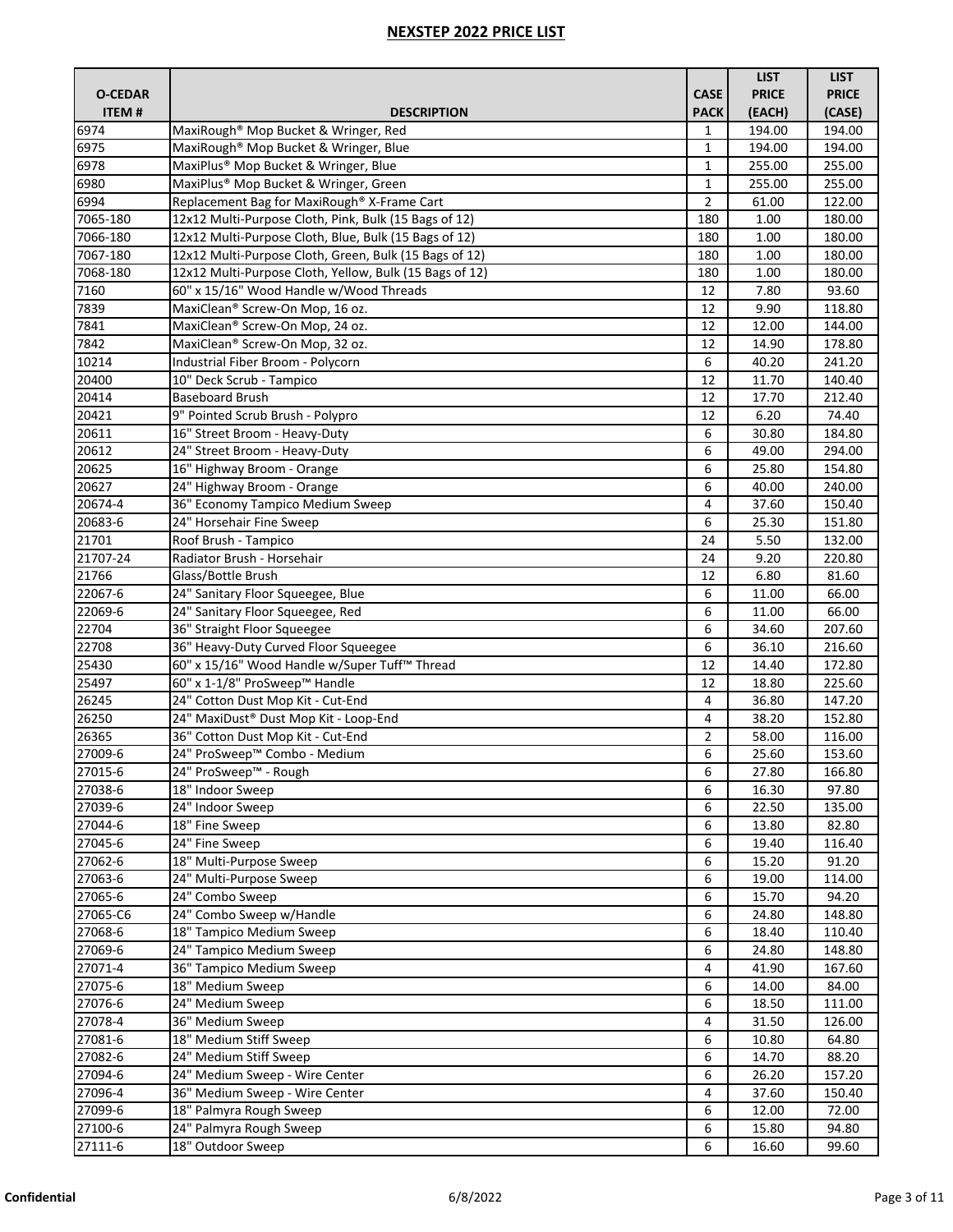|                |                                                            |             | <b>LIST</b>  | <b>LIST</b>  |
|----------------|------------------------------------------------------------|-------------|--------------|--------------|
| <b>O-CEDAR</b> |                                                            | <b>CASE</b> | <b>PRICE</b> | <b>PRICE</b> |
| ITEM#          | <b>DESCRIPTION</b>                                         | <b>PACK</b> | (EACH)       | (CASE)       |
| 27112-6        | 24" Outdoor Sweep                                          | 6           | 21.30        | 127.80       |
| 27114-4        | 36" Outdoor Sweep                                          | 4           | 39.40        | 157.60       |
| 27132          | 16" Palmex Street Broom                                    | 6           | 25.80        | 154.80       |
| 27137          | 8" Counter Duster - 100% Gray Horsehair                    | 12          | 10.30        | 123.60       |
| 27141          | 8" Counter Duster - Tampico                                | 12          | 6.60         | 79.20        |
| 27152-6        | 8" Vehicle Window Brush - Feather-Tip®                     | 6           | 9.80         | 58.80        |
| 27155-6        | 10" Vehicle Window Brush - Nylon                           | 6           | 20.00        | 120.00       |
| 27157          | 10" Bi-Level Vehicle Brush - Feather-Tip®                  | 6           | 19.60        | 117.60       |
| 27161          | <b>General Purpose Scrub</b>                               | 12          | 4.60         | 55.20        |
| 27169          | 9" Pointed Scrub Brush - Tampico                           | 12          | 7.40         | 88.80        |
| 27178          | Carpet Spot Brush                                          | 12          | 4.80         | 57.60        |
| 27184          | 10" Deck Scrub - Palmyra                                   | 12          | 7.50         | 90.00        |
| 27190          | 10" Deck Scrub - Polypro                                   | 12          | 7.00         | 84.00        |
| 27195          | 9" Utility Brush - Palmyra                                 | 12          | 5.80         | 69.60        |
| 27196          | 20" Utility Brush - Palmyra                                | 12          | 8.00         | 96.00        |
| 27200          | 20" Utility Brush - Tampico                                | 12          | 9.90         | 118.80       |
| 27219          | Wire Brush w/Curved Handle                                 | 12          | 7.90         | 94.80        |
| 27232          | Detail Brush - Brass                                       | 36          | 2.00         | 72.00        |
| 27233          | Detail Brush - Stainless                                   | 36          | 1.90         | 68.40        |
| 27234          | Detail Brush - Nylon                                       | 36          | 1.80         | 64.80        |
| 27244          | 3/8" Acid Brush                                            | 144         | 0.40         | 57.60        |
| 27245          | 1/2" Acid Brush                                            | 144         | 0.45         | 64.80        |
| 27246          | 5/8" Acid Brush                                            | 144         | 0.50         | 72.00        |
| 27274-24       | Round Engine & Parts Cleaning Brush - Prostran®            | 24          | 9.00         | 216.00       |
| 27284          | 1" Paint & Varnish Brush - Polyester                       | 12          | 1.30         | 15.60        |
| 27285          | 2" Paint & Varnish Brush - Polyester                       | 12          | 2.25         | 27.00        |
| 83611          | #16 MaxiSorb Cut-End Mop                                   | 6           | 3.80         | 22.80        |
| 83613          | #24 MaxiSorb Cut-End Mop                                   | 6           | 4.60         | 27.60        |
| 83614          | #32 MaxiSorb Cut-End Mop                                   | 6           | 5.50         | 33.00        |
| 83611-WB       | #16 MaxiSorb Cut-End Mop w/Wide Band                       | 6           | 4.50         | 27.00        |
| 83613-WB       | #24 MaxiSorb Cut-End Mop w/Wide Band                       | 6           | 5.30         | 31.80        |
| 83614-WB       | #32 MaxiSorb Cut-End Mop w/Wide Band                       | 6           | 6.20         | 37.20        |
| 87611V         | #16 Cotton Cut-End Mop                                     | 6           | 4.20         | 25.20        |
| 87611V-WB      | #16 Cotton Cut-End Mop w/5" Band                           | 6           | 4.90         | 29.40        |
| 87612V         | #20 Cotton Cut-End Mop                                     | 6           | 5.00         | 30.00        |
| 87612V-WB      | #20 Cotton Cut-End Mop w/5" Band                           | 6           | 5.70         | 34.20        |
| 87613V         | #24 Cotton Cut-End Mop                                     | 6           | 5.80         | 34.80        |
| 87613V-4       | #24 Cotton Cut-End Mop                                     | 4           | 5.80         | 23.20        |
| 87613V-WB      | #24 Cotton Cut-End Mop w/5" Band                           | 6           | 6.50         | 39.00        |
| 87613V-WB-4    | #24 Cotton Cut-End Mop w/5" Band                           | 4           | 6.50         | 26.00        |
| 87614V         | #32 Cotton Cut-End Mop                                     | 6           | 6.90         | 41.40        |
| 87614V-4       | #32 Cotton Cut-End Mop                                     | 4           | 6.90         | 27.60        |
| 87614V-WB      | #32 Cotton Cut-End Mop w/5" Band                           | 6           | 7.60         | 45.60        |
| 87614V-WB-4    | #32 Cotton Cut-End Mop w/5" Band                           | 4           | 7.60         | 30.40        |
| 87716V-4       | 16 oz. MaxiCotton™ Cut-End Mop                             | 4           | 5.80         | 23.20        |
| 87720V-4       | 20 oz. MaxiCotton™ Cut-End Mop                             | 4           | 6.90         | 27.60        |
| 87724V-4       | 24 oz. MaxiCotton™ Cut-End Mop                             | 4           | 7.90         | 31.60        |
| 87732V-4       | 32 oz. MaxiCotton™ Cut-End Mop                             | 4           | 9.90         | 39.60        |
| 87822-4        | 24 oz. MaxiCotton™ Screw-On Mop                            | 4           | 9.60         | 38.40        |
| 87924-4        | 24 oz. MaxiRayon™ Cut-End Mop                              | 4           | 9.90         | 39.60        |
| 91282          | MaxiPlus® Replacement Head - Flagged                       | 3           | 12.60        | 37.80        |
| 91284          | MaxiPlus® Professional Angle Broom - Unflagged             | 4           | 19.90        | 79.60        |
| 91284-12       | MaxiPlus <sup>®</sup> Professional Angle Broom - Unflagged | 12          | 18.60        | 223.20       |
| 91351          | MaxiPlus® Professional Angle Broom- Flagged                | 4           | 19.90        | 79.60        |
| 91351-12       | MaxiPlus® Professional Angle Broom - Flagged               | 12          | 18.60        | 223.20       |
| 91351-HDL      | MaxiPlus® Professional Angle Broom Handle                  | 24          | 6.10         | 146.40       |
| 91353          | MaxiPlus® Professional Angle Broom w/ Dust Pan             | 6           |              | 206.40       |
|                | MaxiSweep™ Angle Broom, Flagged - Yellow                   | 4           | 34.40        |              |
| 91355          |                                                            |             | 26.00        | 104.00       |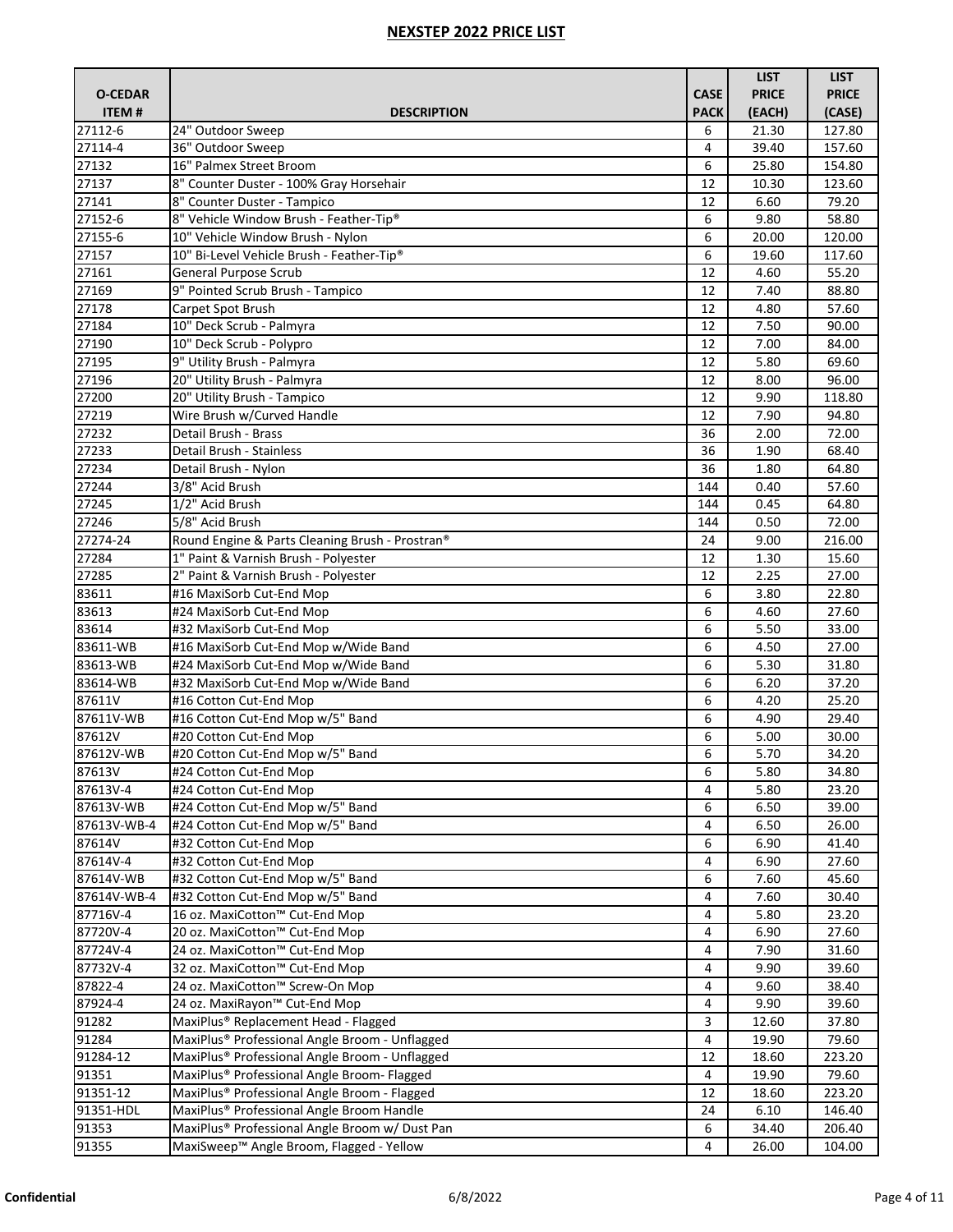|                |                                                               |              | <b>LIST</b>  | <b>LIST</b>  |
|----------------|---------------------------------------------------------------|--------------|--------------|--------------|
| <b>O-CEDAR</b> |                                                               | <b>CASE</b>  | <b>PRICE</b> | <b>PRICE</b> |
| <b>ITEM#</b>   | <b>DESCRIPTION</b>                                            | <b>PACK</b>  | (EACH)       | (CASE)       |
| 91355-12       | MaxiSweep™ Angle Broom, Flagged - Yellow                      | 12           | 25.00        | 300.00       |
| 91356          | MaxiSweep™ Angle Broom, Unflagged                             | 4            | 26.00        | 104.00       |
| 91356-HDL      | MaxiSweep™ Angle Broom Handle                                 | 1000         | 13.60        | 13,600.00    |
| 91360          | MaxiSweep™ Angle Broom, Flgd - Green                          | 4            | 26.00        | 104.00       |
| 91365          | MaxiSweep™ Angle Broom, Flgd - Red                            | 4            | 26.00        | 104.00       |
| 91365-HD       | MaxiSweep™ Angle Broom Head, Flgd - Red                       | 24           | 10.40        | 249.60       |
| 91370          | MaxiSweep™ Angle Broom, Flgd - Blue                           | 4            | 26.00        | 104.00       |
| 93030          | 34 oz. Liquid Bulk Soap Dispenser                             | 12           | 26.50        | 318.00       |
| 93035          | 34 oz Automatic Soap Dispenser - Foam                         | 6            | 90.00        | 540.00       |
| 93038          | 34 oz Automatic Soap Dispenser - Liquid                       | 6            | 90.00        | 540.00       |
| 93046          | 50 oz. Liquid Bulk Soap Dispenser                             | 12           | 54.00        | 648.00       |
| 93075-M        | Mesh Scrub Sponge                                             | 48           | 1.25         | 60.00        |
| 93085-20       | MaxiScour <sup>™</sup> Medium-Duty Scouring Pad               | 20           | 1.25         | 25.00        |
| 93085-M        | MaxiScour™ Medium-Duty Scouring Pad (6 bags of 10)            | 60           | 1.05         | 63.00        |
| 93087-15       | MaxiScour <sup>™</sup> Heavy-Duty Scouring Pad                | 15           | 1.50         | 22.50        |
| 93087-M        | MaxiScour <sup>™</sup> Heavy-Duty Scouring Pad (6 bags of 10) | 60           | 1.60         | 96.00        |
| 93088-M        | MaxiScour <sup>™</sup> Extra Heavy-Duty Scouring Pad          | 40           | 1.15         | 46.00        |
| 93090-M        | MaxiScrub® Light-Duty Utility Pad, White                      | 20           | 1.52         | 30.40        |
| 93092-M        | MaxiScrub® Heavy-Duty Utility Pad, Brown                      | 20           | 2.15         | 43.00        |
| 93098-M        | MaxiClean® Eraser Utility Pad                                 | 20           | 10.70        | 214.00       |
| 93105          | MaxiScrub® Pad Holder w/Swivel Joint                          | 10           | 10.60        | 106.00       |
| 93110          | Hand & Nail Brush                                             | 12           | 2.50         | 30.00        |
| 93112          | Retractable Safety Scraper                                    | 50           | 4.00         | 200.00       |
| 93114          | Safety Scraper Replacement Blades                             | 100          | 0.25         | 25.00        |
| 93122          | Dish & Glass Mop                                              | 12           | 4.50         | 54.00        |
| 93124          | MaxiScrub® 3-Way Kitchen Brush                                | 12           | 4.50         | 54.00        |
| 93126-12       | MaxiRough <sup>®</sup> Putty Knife                            | 12           | 2.40         | 28.80        |
| 93141          | <b>Trigger Sprayer</b>                                        | 200          | 1.10         | 220.00       |
| 93148-100      | 1 oz. Gallon Pump                                             | 100          | 4.10         | 410.00       |
| 93156-60       | Spray Bottle with Sprayer                                     | 60           | 3.80         | 228.00       |
| 93161-84       | 32 oz. Spray Bottle                                           | 84           | 1.60         | 134.40       |
| 93180          | MaxiRough <sup>®</sup> Grill Pad Holder                       | 10           | 12.40        | 124.00       |
| 93184-M        | MaxiRough <sup>®</sup> Grill Pad                              | 60           | 1.60         | 96.00        |
| 93188          | MaxiRough® Grill Screen (20 bags of 10)                       | 200          | 0.27         | 54.00        |
| 93190          | MaxiRough <sup>®</sup> Grill Screen (50 bags of 8)            | 400          | 0.27         | 108.00       |
| 93203          | #32 MaxiPlus® Microfiber Cut-End Mop                          | 12           | 11.80        | 141.60       |
| 93611          | #16 MaxiSorb® Cut-End Mop                                     | 12           | 4.40         | 52.80        |
| 93613          | #24 MaxiSorb® Cut-End Mop                                     | 12           | 5.30         | 63.60        |
| 93614          | #32 MaxiSorb® Cut-End Mop                                     | 12           | 6.20         | 74.40        |
| 93615          | #24 MaxiSorb® Connector Mop                                   | 12           | 7.80         | 93.60        |
| 93620          | #24 MaxiClean® Connector Mop - Blue                           | 12           | 11.10        | 133.20       |
| 94070          | 18" MaxiTwist® Microfiber Dust Mop                            | 12           | 12.80        | 153.60       |
| 94072          | 24" MaxiTwist® Microfiber Dust Mop                            | 12           | 15.60        | 187.20       |
| 94074          | 36" MaxiTwist® Microfiber Dust Mop                            | 12           | 23.30        | 279.60       |
| 94076          | 48" MaxiTwist® Microfiber Dust Mop                            | 6            | 28.60        | 171.60       |
| 94078          | 60" MaxiTwist® Microfiber Dust Mop                            | 6            | 35.40        | 212.40       |
| 94201          | MaxiScrub <sup>®</sup> Sponge Mop                             | 6            | 27.50        | 165.00       |
| 94205          | Refill for MaxiScrub® Sponge Mop                              | 12           | 12.00        | 144.00       |
| 94217-6        | MaxiTwist <sup>®</sup> Microfiber Self-Wringing Mop           | 6            | 22.90        | 137.40       |
| 94222          | MaxiMatic <sup>™</sup> Sponge Mop                             | 6            | 23.00        | 138.00       |
| 94223          | Refill for MaxiMatic™ Sponge Mop                              | 12           | 6.70         | 80.40        |
| 94267          | Refill for MaxiTwist® Microfiber Self-Wringing Mop            | 6            | 11.40        | 68.40        |
| 96000          | MaxiDust <sup>®</sup> Wedge Dust Mop                          | 12           | 5.50         | 66.00        |
| 96002          | MaxiDust® Wedge Mop Handle w/Frame                            | 12           | 13.60        | 163.20       |
| 96018          | 18" Cotton Cut-End Dust Mop                                   | 12           | 9.20         | 110.40       |
| 96020          | Disposable Dust System - 40' x 5" - Tybar                     | $\mathbf{1}$ | 116.00       | 116.00       |
| 96024          | 24" Cotton Cut-End Dust Mop                                   | 12           | 10.80        | 129.60       |
| 96026          | 24" Pretreated Disposable Dust Mop, Natural                   | 12           | 7.40         | 88.80        |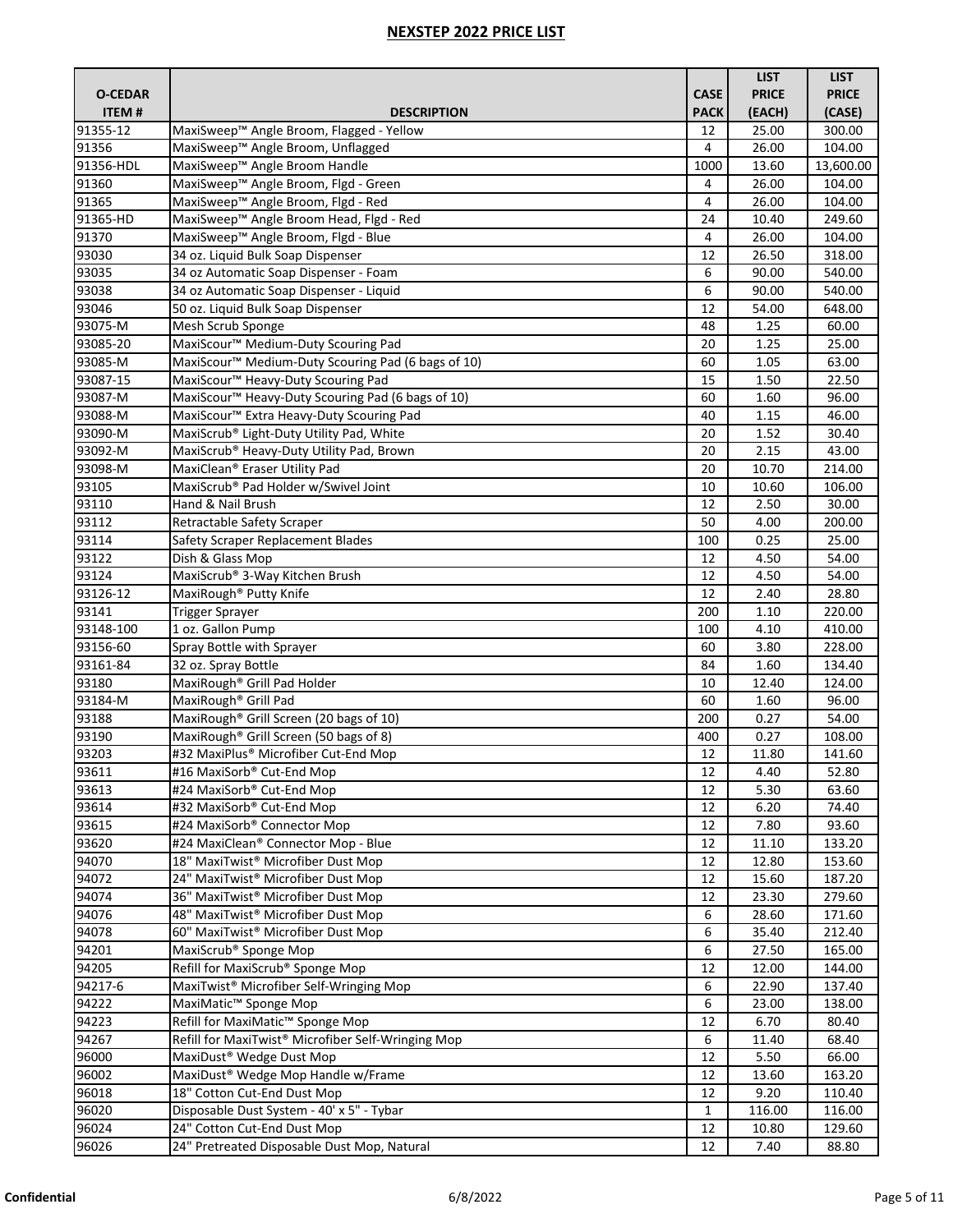|                |                                                                        |              | <b>LIST</b>  | <b>LIST</b>  |
|----------------|------------------------------------------------------------------------|--------------|--------------|--------------|
| <b>O-CEDAR</b> |                                                                        | <b>CASE</b>  | <b>PRICE</b> | <b>PRICE</b> |
| <b>ITEM#</b>   | <b>DESCRIPTION</b>                                                     | <b>PACK</b>  | (EACH)       | (CASE)       |
| 96027          | 36" Pretreated Disposable Dust Mop, Natural                            | 12           | 8.40         | 100.80       |
| 96028          | 48" Pretreated Disposable Dust Mop, Natural                            | 12           | 10.80        | 129.60       |
| 96036          | 36" Cotton Cut-End Dust Mop                                            | 12           | 12.80        | 153.60       |
| 96048          | 48" Cotton Cut-End Dust Mop                                            | 12           | 15.60        | 187.20       |
| 96060          | 60" Cotton Cut-End Dust Mop                                            | 12           | 18.50        | 222.00       |
| 96064          | MaxiPlus® Glass & Mirror Microfiber Cloth, Blue                        | 12           | 3.10         | 37.20        |
| 96064-72       | MaxiPlus® Glass & Mirror Microfiber Cloth, Blue, Mstr Pack             | 72           | 2.65         | 190.80       |
| 96066          | 10" Vehicle Window Brush - Feather-Tip®                                | 6            | 12.50        | 75.00        |
| 96067          | MaxiPlus® Multi-Purpose Microfiber Cloth, Green                        | 12           | 3.10         | 37.20        |
| 96067-72       | MaxiPlus® Multi-Purpose Microfiber Cloth, Green, Mstr Pack             | 72           | 2.90         | 208.80       |
| 96068          | MaxiPlus® Polishing Microfiber Cloth, Yellow                           | 12           | 3.10         | 37.20        |
| 96068-72       | MaxiPlus® Polishing Microfiber Cloth, Yellow, Mstr Pack                | 72           | 2.90         | 208.80       |
| 96069          | 18" MaxiPlus® Microfiber Dust Mop, Blue                                | 12           | 12.20        | 146.40       |
| 96072-6        | 24" MaxiPlus® Microfiber Dust Mop, Blue                                | 6            | 14.80        | 88.80        |
| 96073          | Deck Scrub Brush w/Swivel Joint                                        | 12           | 10.20        | 122.40       |
| 96074          | 36" MaxiPlus® Microfiber Dust Mop, Blue                                | 6            | 22.20        | 133.20       |
| 96076          | 48" MaxiPlus® Microfiber Dust Mop, Blue                                | 6            | 26.60        | 159.60       |
| 96078          | 60" MaxiPlus® Microfiber Dust Mop, Blue                                | 6            | 33.60        | 201.60       |
| 96118          | 18" Snap-On™ Dust Mop Frame                                            | 12           | 6.30         | 75.60        |
| 96124          | 24" Snap-On™ Dust Mop Frame                                            | 12           | 6.70         | 80.40        |
| 96131-M        | MaxiScour <sup>™</sup> Soap Pads (10 bags of 12)                       | 120          | 0.85         | 102.00       |
| 96136          | 36" Snap-On <sup>™</sup> Dust Mop Frame                                | 12           | 9.20         | 110.40       |
| 96138          | Disposable Dust Mop System - 40' Velcro®- Green                        | $\mathbf{1}$ | 100.00       | 100.00       |
| 96142-M        | MaxiScour <sup>™</sup> Stainless Steel Scrubber - Large (6 bags of 12) | 72           | 1.05         | 75.60        |
| 96143-12       | MaxiScour <sup>™</sup> Stainless Steel Scrubber - X-Lg                 | 12           | 1.70         | 20.40        |
| 96143-M        | MaxiScour <sup>™</sup> Stainless Steel Scrubber - X-Lg (6 bags of 12)  | 72           | 1.40         | 100.80       |
| 96146          | Scrubbing Sponge - Medium                                              | 20           | 1.70         | 34.00        |
| 96146-M        | Scrubbing Sponge - Medium, Master Pack                                 | 40           | 1.75         | 70.00        |
| 96148          | 48" Snap-On™ Dust Mop Frame                                            | 12           | 13.40        | 160.80       |
| 96149          | 8' Aluminum Extension Pole, 2-Section                                  | 6            | 27.40        | 164.40       |
| 96150-M        | MaxiClean® Eraser Sponge (6 bags of 4)                                 | 24           | 1.70         | 40.80        |
| 96151          | 60" Aluminum Extension Handle                                          | 12           | 14.40        | 172.80       |
| 96152-M        | MaxiClean® Eraser Scrubber                                             | 24           | 2.40         | 57.60        |
| 96153          | 12 Ft. Aluminum Extension Pole                                         | 6            | 27.00        | 162.00       |
| 96154-S        | MaxiPlus® Combo Window Washer & Squeegee                               | 12           | 25.00        | 300.00       |
| 96155-S        | MaxiPlus <sup>®</sup> Window Washer                                    | 6            | 17.90        | 107.40       |
| 96156-S        | 12" MaxiPlus® Window Squeegee                                          | 12           | 14.00        | 168.00       |
| 96158-S        | 18" MaxiPlus® Window Squeegee                                          | 12           | 18.40        | 220.80       |
| 96159          | 18 Ft. Aluminum Extension Pole                                         | 6            | 36.50        | 219.00       |
| 96160-12       | 60" Snap-On <sup>™</sup> Dust Mop Frame                                | 12           | 18.00        | 216.00       |
| 96161          | 60" Snap-On™ Dust Mop Handle - Steel                                   | 12           | 15.30        | 183.60       |
| 96162          | 60" Snap-On <sup>™</sup> Dust Mop Handle - Fiberglass                  | 12           | 20.50        | 246.00       |
| 96163          | 60" Snap-On™ Dust Mop Handle - Wood                                    | 12           | 18.00        | 216.00       |
| 96173-12       | <b>Straight Fryer Brush</b>                                            | 12           | 12.90        | 154.80       |
| 96174-12       | L Tip Fryer Brush                                                      | 12           | 14.80        | 177.60       |
| 96175          | Grout Brush                                                            | 6            | 8.00         | 48.00        |
| 96176          | Hand-Held Grout Brush                                                  | 24           | 2.40         | 57.60        |
| 96200          | MaxiPlus® Lobby Dust Pan w/ Lobby Broom, Assembled                     | $\mathbf{1}$ | 50.00        | 50.00        |
| 96200-4        | MaxiPlus® Lobby Dust Pan w/ Lobby Broom, Assembled                     | 4            | 38.50        | 154.00       |
| 96200-6        | MaxiPlus® Lobby Dust Pan w/ Lobby Broom, Unassembled                   | 6            | 37.30        | 223.80       |
| 96206          | MaxiPlus® Lobby Dust Pan - Blue                                        | 6            | 22.30        | 133.80       |
| 96208          | MaxiPlus® Lobby Dust Pan, Unassembled                                  | 6            | 22.30        | 133.80       |
| 96208-4        | MaxiPlus® Lobby Dust Pan, Assembled                                    | 4            | 29.00        | 116.00       |
| 96208-HD       | MaxiPlus® Lobby Dust Pan Head                                          | 105          | 16.70        | 1,753.50     |
| 96209          | 10" MaxiScrub® Roller Mop                                              | 6            | 37.00        | 222.00       |
| 96210          | Lobby Dust Pan Clips                                                   | 6            | 3.20         | 19.20        |
| 96218          | 18" MaxiPlus® Microfiber Dust Mopping Pad                              | 12           | 9.00         | 108.00       |
| 96243          | 24" MaxiPlus <sup>®</sup> Heavy Duty Sweep - Polypro Bristles          | 6            | 30.00        | 180.00       |
|                |                                                                        |              |              |              |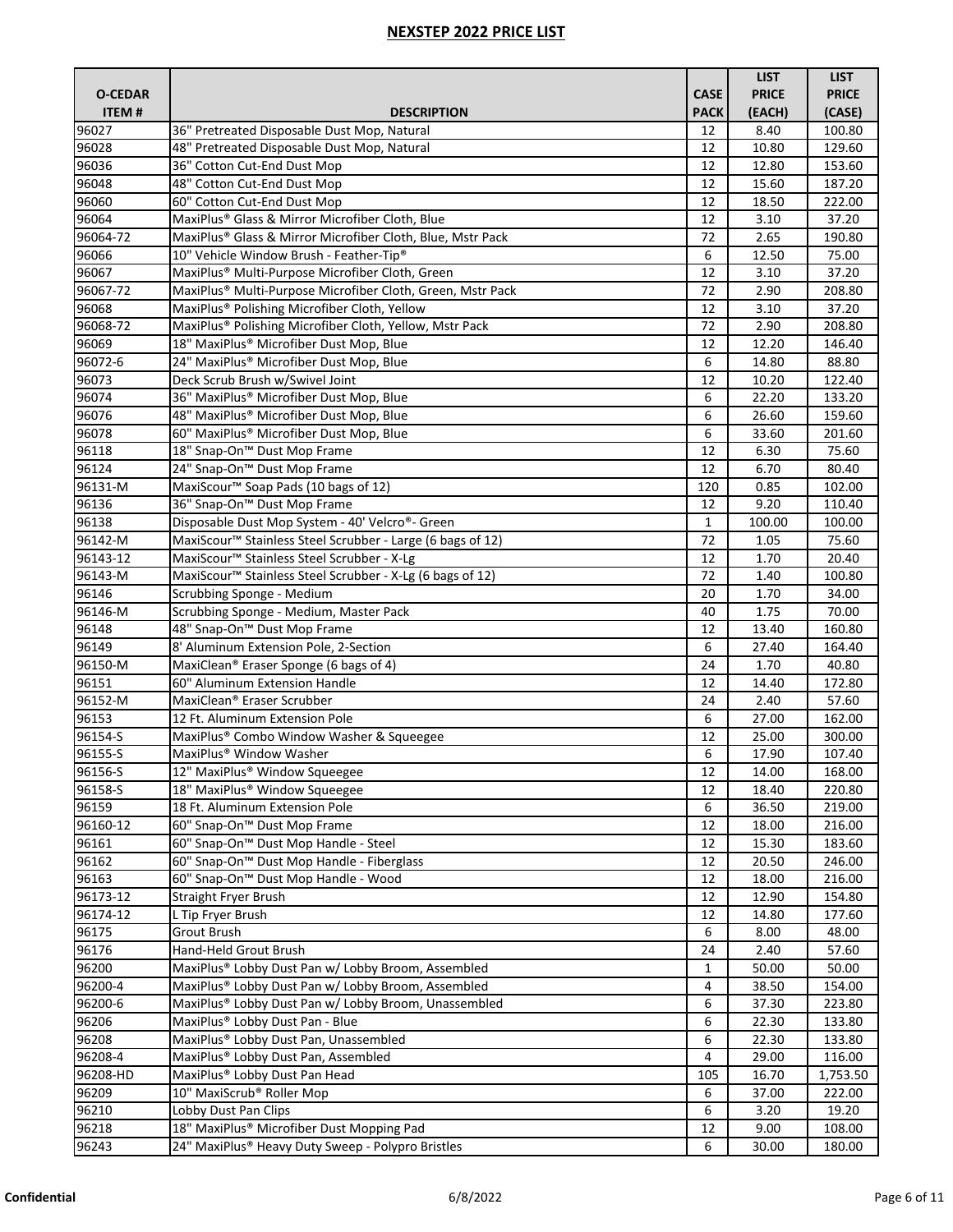|                |                                                                                    |             | <b>LIST</b>   | <b>LIST</b>      |
|----------------|------------------------------------------------------------------------------------|-------------|---------------|------------------|
| <b>O-CEDAR</b> |                                                                                    | <b>CASE</b> | <b>PRICE</b>  | <b>PRICE</b>     |
| <b>ITEM#</b>   | <b>DESCRIPTION</b>                                                                 | <b>PACK</b> | (EACH)        | (CASE)           |
| 96244          | 24" MaxiPlus® Fine Sweep - Feather Tip® Bristles                                   | 6           | 30.00         | 180.00           |
| 96259          | Refill for MaxiScrub® Roller Mop                                                   | 12          | 12.80         | 153.60           |
| 96300          | Spiral Bowl Brush & Caddy                                                          | 12          | 7.10          | 85.20            |
| 96301          | Spiral Bowl Brush                                                                  | 12          | 3.40          | 40.80            |
| 96302          | Caddy For Spiral Bowl Brush                                                        | 12          | 3.30          | 39.60            |
| 96303          | <b>Bowl Swab</b>                                                                   | 12          | 2.20          | 26.40            |
| 96303-100      | <b>Bowl Swab</b>                                                                   | 100         | 2.00          | 200.00           |
| 96304          | Bowl Swab w/ Cone                                                                  | 12          | 2.85          | 34.20            |
| 96309          | Toilet Bowl & Plunger Set                                                          | 6           | 28.70         | 172.20           |
| 96311          | Bowl Brush - Polypro                                                               | 12          | 4.10          | 49.20            |
| 96312          | MaxiScrub <sup>®</sup> Iron Brush                                                  | 12          | 3.60          | 43.20            |
| 96318-6        | 18" Heavy Duty Sweep                                                               | 6           | 14.60         | 87.60            |
| 96324-6        | 24" Heavy Duty Sweep                                                               | 6           | 18.00         | 108.00           |
| 96420          | MaxiRough <sup>®</sup> Plastic Dust Pan                                            | 12          | 6.60          | 79.20            |
| 96421          | 8" Counter Duster - Feather Tip®                                                   | 12          | 5.30          | 63.60            |
| 96422          | MaxiRough® Extra Wide Dust Pan                                                     | 12          | 12.00         | 144.00           |
| 96423          | MaxiRough® Dust Pan & Brush Combo                                                  | 12          | 10.20         | 122.40           |
| 96425          | MaxiRough <sup>®</sup> Metal Dust Pan                                              | 12          | 19.20         | 230.40           |
| 96436-4        | 36" Indoor Sweep                                                                   | 4           | 38.40         | 153.60           |
| 96444          | 13" Ostrich Feather Duster                                                         | 12          | 15.00         | 180.00           |
| 96445          | 23" Ostrich Feather Duster                                                         | 12          | 25.20         | 302.40           |
| 96449          | 28"Lambswool Duster                                                                | 12          | 12.00         | 144.00           |
| 96450          | Lambswool Duster w/ Extension Handle                                               | 12          | 14.00         | 168.00           |
| 96460          | MaxiWeb™ Cobweb Duster w/ Extension Handle                                         | 6           | 18.40         | 110.40           |
| 96461          | Refill for MaxiWeb™ Cobweb Duster                                                  | 12          | 9.20          | 110.40           |
| 96470          | MaxiPlus <sup>®</sup> Microfiber Duster w/ Extension Handle                        | 12          | 13.90         | 166.80           |
| 96471          | Refill for MaxiPlus® Microfiber Duster                                             | 12          | 8.80          | 105.60           |
| 96482          | Electrostatic Duster w/ Extension Handle                                           | 12          | 9.70          | 116.40           |
| 96490          | Extendable 360° Duster                                                             | 12          | 10.80         | 129.60           |
| 96491          | 360° Duster Starter Kit                                                            | 12          | 6.00          | 72.00            |
| 96492          | 360° Duster Refills                                                                | 12          | 9.90          | 118.80           |
| 96501<br>96511 | 9" Utility Brush - Nylon - Foam                                                    | 12<br>12    | 8.20<br>10.20 | 98.40<br>122.40  |
|                | 20" Utility Brush - Nylon - Foam<br>Quick Change™ Mopstick, Fiberglass Handle, Red | 6           | 22.60         |                  |
| 96514<br>96515 | Quick Change™ Mopstick, Fiberglass Handle, Blue                                    | 6           | 22.60         | 135.60<br>135.60 |
| 96516          | Quick Change™ Mopstick, Fiberglass Handle, Yellow                                  | 6           | 20.00         | 120.00           |
| 96531          | Wire Brush w/ Scraper - Shoe Handle                                                | 12          | 4.30          | 51.60            |
| 96550          | 8" MaxiPlus® Window/Floor Scraper                                                  | 10          | 15.90         | 159.00           |
| 96551          | 12" MaxiPlus® Window/Floor Scraper                                                 | 6           | 17.40         | 104.40           |
| 96552          | 48" MaxiPlus® Window/Floor Scraper                                                 | 6           | 30.00         | 180.00           |
| 96555          | MaxiPlus <sup>®</sup> Microfiber Kit                                               | 6           | 49.60         | 297.60           |
| 96560          | Replacement Blades for Window/Floor Scrapers                                       | 60          | 1.25          | 75.00            |
| 96580          | MaxiPlus® Nab 'N Grab™                                                             | 6           | 26.30         | 157.80           |
| 96600          | 9" Utility Brush - Polypro                                                         | 12          | 6.10          | 73.20            |
| 96604          | 20" Utility Brush - Polypro                                                        | 12          | 7.50          | 90.00            |
| 96608          | 20" High Heat Utility Brush                                                        | 12          | 90.00         | 1,080.00         |
| 96615          | Bi-Level Floor Scrub Brush w/Squeegee                                              | 6           | 15.10         | 90.60            |
| 96617          | Bi-Level Floor Scrub Brush w/Ends                                                  | 6           | 22.00         | 132.00           |
| 96619          | Bi-Level Floor Scrub Brush                                                         | 6           | 13.00         | 78.00            |
| 96640          | <b>Support Handle Braces</b>                                                       | 12          | 10.40         | 124.80           |
| 96808-S        | Window/Auto Squeegee                                                               | 12          | 7.30          | 87.60            |
| 96812-S        | 12" Plastic Window Squeegee                                                        | 12          | 6.50          | 78.00            |
| 96816-S        | 18" Floor Squeegee - Metal Frame                                                   | 10          | 7.40          | 74.00            |
| 96820-S        | 18" Floor Squeegee - Plastic Frame                                                 | 10          | 9.00          | 90.00            |
| 96822-S        | 22" Floor Squeegee - Metal Frame                                                   | 10          | 9.00          | 90.00            |
| 96823-S        | 24" Curved Floor Squeegee                                                          | 6           | 26.40         | 158.40           |
| 96824-S        | 24" Straight Floor Squeegee                                                        | 6           | 25.30         | 151.80           |
| 96826-S        | 22" Floor Squeegee - Plastic Frame                                                 | 10          | 10.40         | 104.00           |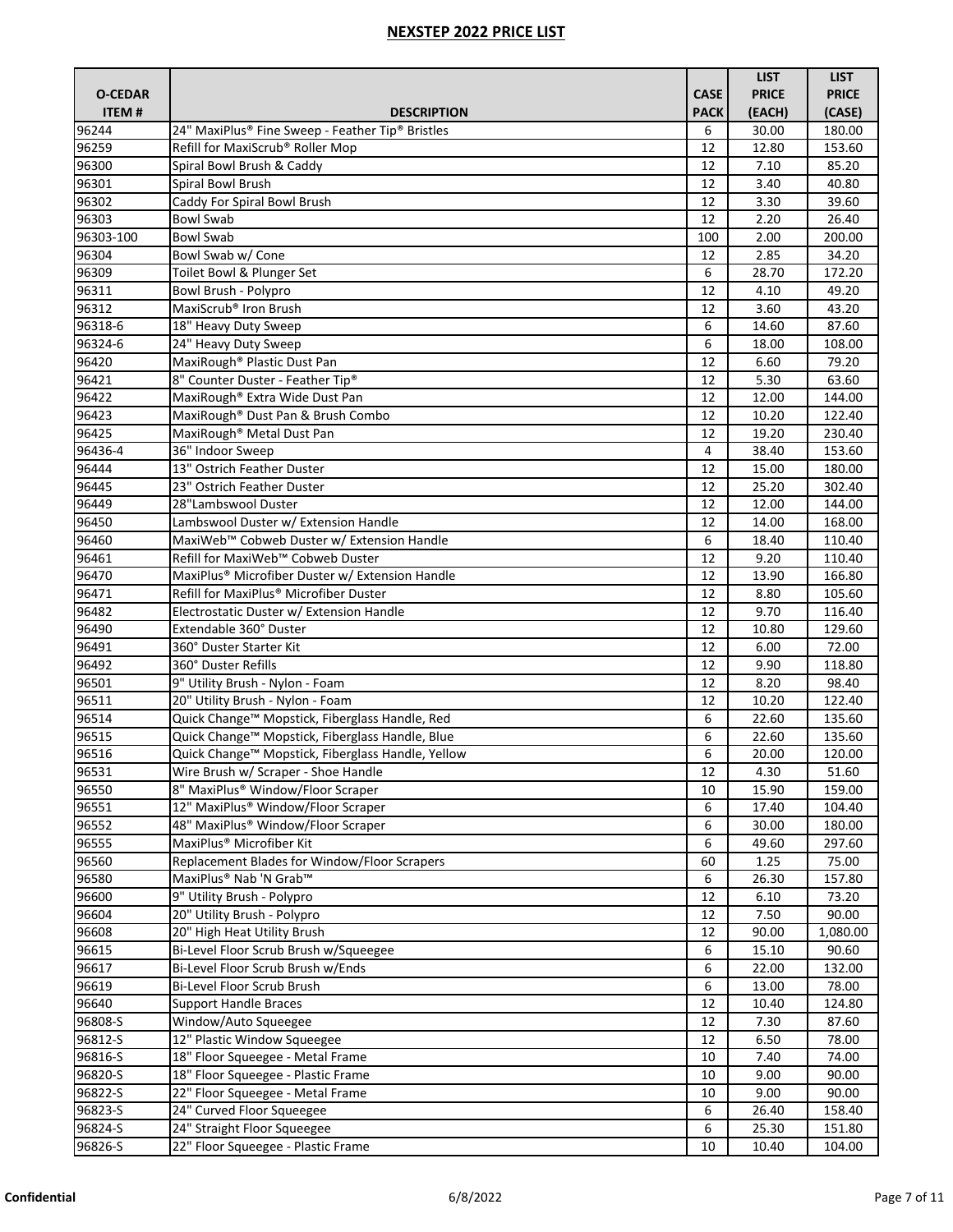|                |                                                                                       |                | <b>LIST</b>      | <b>LIST</b>      |
|----------------|---------------------------------------------------------------------------------------|----------------|------------------|------------------|
| <b>O-CEDAR</b> |                                                                                       | <b>CASE</b>    | <b>PRICE</b>     | <b>PRICE</b>     |
| ITEM#          | <b>DESCRIPTION</b>                                                                    | <b>PACK</b>    | (EACH)           | (CASE)           |
| 96827-S        | 22" Neoprene Floor Squeegee - Plastic Frame                                           | 10             | 21.00            | 210.00           |
| 96830-S        | 30" Heavy-Duty Floor Squeegee - Metal Frame                                           | 6              | 23.60            | 141.60           |
| 96836-S        | 12" Window Blade                                                                      | 24             | 2.80             | 67.20            |
| 96838-S        | 18" Window Blade                                                                      | 24             | 4.00             | 96.00            |
| 96910          | MaxiPlus <sup>®</sup> Static Sweeper (Frame & Handle Only)                            | $\mathbf{1}$   | 25.80            | 25.80            |
| 96912-M        | Refill for MaxiPlus® Static Sweeper, Master Pack                                      | 192            | 0.47             | 90.24            |
| 96918          | 18" MaxiDust® Loop-End Dust Mop, Green                                                | 12             | 9.40             | 112.80           |
| 96923          | MaxiWash™ Disposable Wiping System - 5.5"x7" Refill Roll (6 rolls of 500)             | 6              | 30.60            | 183.60           |
| 96924          | MaxiWash <sup>™</sup> Disposable Wiping System - 12"x 12" Refill Roll (6 rolls of 90) | 6              | 24.30            | 145.80           |
| 96925          | MaxiWash™ Disposable Wiping System - Bucket with Lid                                  | 5              | 14.00            | 70.00            |
| 96928          | 24" MaxiDust® Loop-End Dust Mop, Green                                                | 12             | 11.20            | 134.40           |
| 96930          | MaxiPlus <sup>®</sup> Microfiber Cart                                                 | $\mathbf{1}$   | 790.00           | 790.00           |
| 96937          | 36" MaxiDust® Loop-End Dust Mop, Green                                                | 12             | 13.20            | 158.40           |
| 96940          | 18" Disposable Microfiber Pad                                                         | 150            | 1.10             | 165.00           |
| 96942          | 18" MaxiPlus® Microfiber Loop-End Pad, Blue                                           | 12             | 11.80            | 141.60           |
| 96943          | 18" MaxiPlus® Microfiber Loop-End Pad, Red                                            | 12             | 11.80            | 141.60           |
| 96946          | 16" Frame for Microfiber Pocket Mopping Pad                                           | 6              | 16.90            | 101.40           |
| 96948          | 18" MaxiPlus® Frame for Microfiber Pad                                                | 12             | 20.40            | 244.80           |
| 96949          | 48" MaxiDust® Loop-End Dust Mop, Green                                                | 12             | 16.40            | 196.80           |
| 96950          | MaxiPlus® All-In-One Cleaning System, 50"                                             | $\mathbf{1}$   | 112.50           | 112.50           |
| 96950-M        | MaxiPlus® All-In-One Cleaning System, 50" - Master Pack                               | 6              | 110.00           | 660.00           |
| 96951          | 24" MaxiPlus® Frame for Microfiber Pad                                                | 12             | 26.00            | 312.00           |
| 96953          | 60" MaxiDust® Loop-End Dust Mop, Green                                                | 12             | 18.90            | 226.80           |
| 96956          | MaxiPlus® All-In-One Refill Bottle, Red                                               | 12             | 25.00            | 300.00           |
| 96957          | MaxiPlus® All-In-One Cleaning System, 58"                                             | $\mathbf{1}$   | 125.00           | 125.00           |
| 96957-M        | MaxiPlus® All-In-One Cleaning System, 58" - Master Pack                               | 6              | 122.40           | 734.40           |
| 96958          | MaxiPlus® All-In-One Refill Bottle, Gray                                              | 12             | 25.00            | 300.00           |
| 96959          | 11" MaxiPlus® Microfiber Wet Mopping Pad                                              | 12             | 4.00             | 48.00            |
| 96961-120      | 16" MaxiPlus® Microfiber Pocket Mopping Pad                                           | 120            | 8.90             | 1,068.00         |
| 96962-12       | 18" MaxiPlus® Microfiber Floor Finishing Pad                                          | 12             | 5.80             | 69.60            |
| 96964-100      | 18" MaxiPlus® Microfiber Wet Mopping Pad - Blue                                       | 100            | 5.30             | 530.00           |
| 96964-12       | 18" MaxiPlus® Microfiber Wet Mopping Pad - Blue                                       | 12             | 5.80             | 69.60            |
| 96965-12       | 24" MaxiPlus® Microfiber Wet Mopping Pad - Blue                                       | 12             | 7.80             | 93.60            |
| 96966          | 18" MaxiPlus® Microfiber Wet Mopping Pad - Green                                      | 12             | 5.80             | 69.60            |
| 96967          | 24" MaxiPlus <sup>®</sup> Microfiber Wet Mopping Pad - Green                          | 12             | 7.80             | 93.60            |
| 96968-12       | 18" MaxiPlus <sup>®</sup> Microfiber Scrub Pad                                        | 12             | 9.60             | 115.20           |
| 96970-12       | 10 Qt. MaxiRough® All-Purpose Bucket                                                  | 12             | 17.60            | 211.20           |
| 96973          | 14 Qt. MaxiRough® All-Purpose Bucket                                                  | 12             | 26.70            | 320.40           |
| 96974          | MaxiRough® All-Purpose Divided Bucket                                                 | 6              | 52.50            | 315.00           |
| 96975          | MaxiRough <sup>®</sup> Mop Bucket & Wringer, Yellow                                   | 1              | 194.00           | 194.00           |
| 96976          | MaxiRough <sup>®</sup> Janitor Cart w/ Locking Cabinet                                | 1              | 380.00           | 380.00           |
| 96977          | MaxiRough <sup>®</sup> Janitor Cart                                                   | 1              | 340.00           | 340.00           |
| 96978          | MaxiPlus® Mop Bucket & Wringer, Yellow                                                | 1              | 255.00           | 255.00           |
| 96979          | MaxiRough® Institutional Mop Bucket & Wringer                                         | $\mathbf{1}$   | 205.00           | 205.00           |
| 96980          | Premier Janitor Cart                                                                  | 1              | 390.00           | 390.00           |
| 96981          | MaxiRough <sup>®</sup> Maid's Caddy                                                   | 6              | 26.10            | 156.60           |
| 96985          | Premier Replacement Bag for Janitor Cart                                              | 2              | 58.50            | 117.00           |
| 96986          | Replacement Casters for MaxiPlus® Mop Buckets                                         | 4              | 12.50            | 50.00            |
| 96987          | Replacement Casters for MaxiRough® Mop Buckets                                        | 4              | 9.00             | 36.00            |
| 96988          |                                                                                       |                |                  |                  |
| 96989          | 26/32 Qt. Mop Bucket & Wringer<br>MaxiRough® Mop Bucket & Wringer - Downpress, Yellow | 1<br>1         | 156.20<br>194.00 | 156.20<br>194.00 |
|                | Floor Safety Sign - Bilingual                                                         | 6              |                  |                  |
| 96991          | Flashing Floor Safety Sign                                                            | 6              | 21.50            | 129.00           |
| 96992          |                                                                                       |                | 41.70            | 250.20           |
| 96994<br>96995 | MaxiRough <sup>®</sup> X-Frame Cart                                                   | 1              | 290.00           | 290.00           |
|                | Utility Cart (3 Shelves)                                                              | 1              | 524.00           | 524.00           |
| 96997          | MaxiPlus <sup>®</sup> Deluxe Janitor Cart                                             | 1              | 1,385.00         | 1,385.00         |
| 96998          | Premier Mop Bucket & Wringer - Downpress, Black                                       | $\mathbf{1}$   | 194.00           | 194.00           |
| 97000          | Gladiator <sup>™</sup> Universal Dolly                                                | $\overline{2}$ | 79.50            | 159.00           |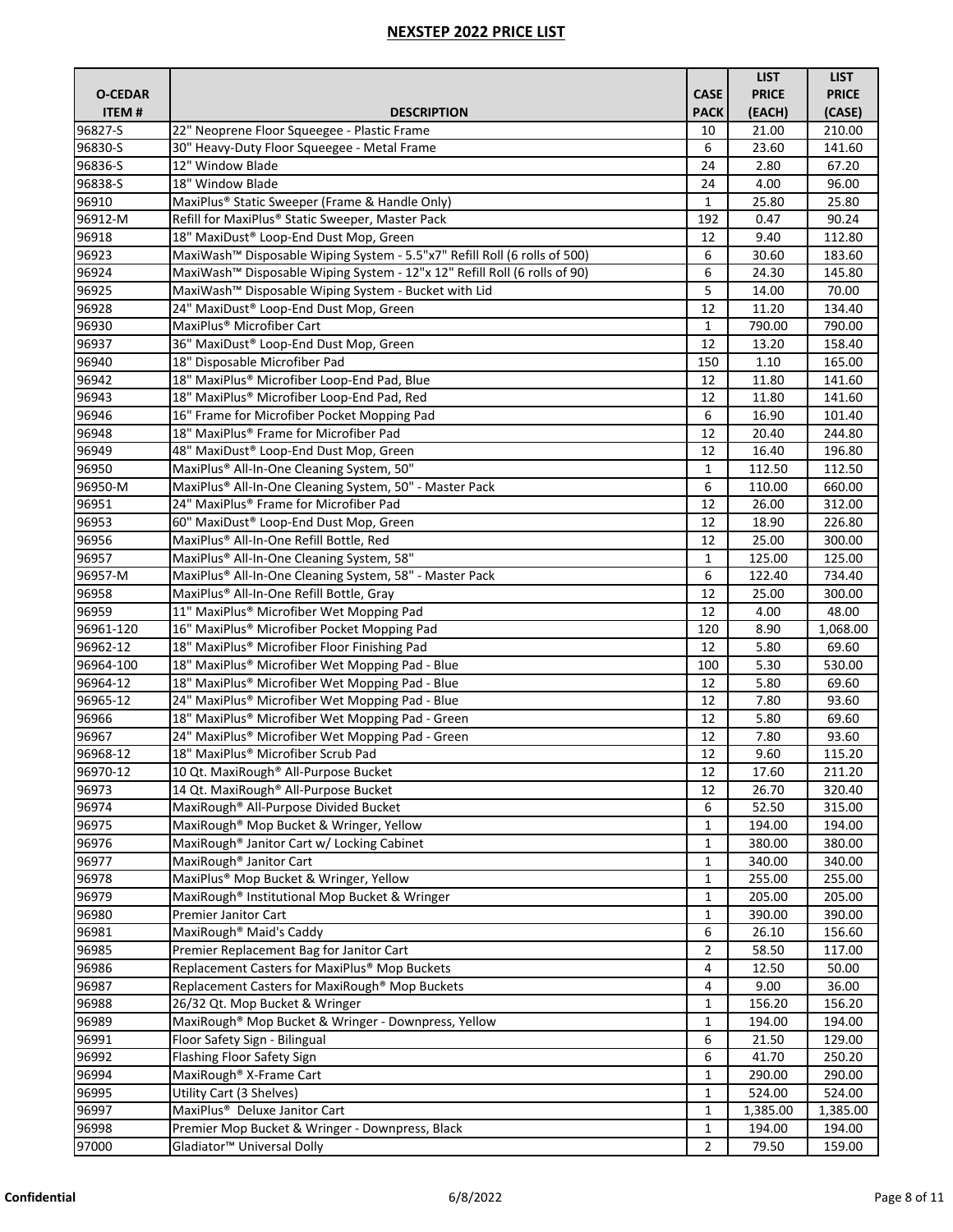|                     |                                                                                         |             | <b>LIST</b>    | <b>LIST</b>      |
|---------------------|-----------------------------------------------------------------------------------------|-------------|----------------|------------------|
| <b>O-CEDAR</b>      |                                                                                         | <b>CASE</b> | <b>PRICE</b>   | <b>PRICE</b>     |
| ITEM#               | <b>DESCRIPTION</b>                                                                      | <b>PACK</b> | (EACH)         | (CASE)           |
| 97060               | 60" Wood Handle w/Metal Threads                                                         | 12          | 9.30           | 111.60           |
| 97064               | 60" Handle w/ Hexagon Threads - Steel                                                   | 12          | 8.10           | 97.20            |
| 97112               | Medium Premium™ Loop-End Mop, White                                                     | 12          | 14.10          | 169.20           |
| 97113               | Large Premium™ Loop-End Mop, White                                                      | 12          | 17.30          | 207.60           |
| 97114               | X-Large Premium™ Loop-End Mop, White                                                    | 12          | 20.50          | 246.00           |
| 97121               | Small Premium™ Loop-End Mop, Blue                                                       | 12          | 12.20          | 146.40           |
| 97122               | Medium Premium™ Loop-End Mop, Blue                                                      | 12          | 14.10          | 169.20           |
| 97123               | Large Premium <sup>™</sup> Loop-End Mop, Blue                                           | 12          | 17.30          | 207.60           |
| 97124               | X-Large Premium™ Loop-End Mop, Blue                                                     | 12          | 20.50          | 246.00           |
| 97132               | Medium Premium™ Loop-End Mop, Orange                                                    | 12          | 14.10          | 169.20           |
| 97133               | Large Premium™ Loop-End Mop, Orange                                                     | 12          | 17.30          | 207.60           |
| 97137               | Large MaxiClean® Loop-End Mop - Red                                                     | 12          | 10.00          | 120.00           |
| 97142               | Medium Premium™ Loop-End Mop, Green                                                     | 12          | 14.10          | 169.20           |
| 97143               | Large Premium™ Loop-End Mop, Green                                                      | 12          | 17.30          | 207.60           |
| 97145               | Small MaxiClean® Loop-End Mop, Green                                                    | 12          | 7.70           | 92.40            |
| 97146               | Medium MaxiClean® Loop-End Mop, Green                                                   | 12          | 9.20           | 110.40           |
| 97147               | Large MaxiClean® Loop-End Mop, Green                                                    | 12          | 11.20          | 134.40           |
| 97147-4             | Large MaxiClean® Loop-End Mop, Green                                                    | 4           | 11.70          | 46.80            |
| 97147-6             | Large MaxiClean® Loop-End Mop, Green                                                    | 6           | 11.60          | 69.60            |
| 97147-NB            | Large MaxiClean® Loop-End Mop, Green, Narrow Band                                       | 12          | 10.50          | 126.00           |
| 97148               | X-Large MaxiClean® Loop-End Mop, Green                                                  | 12          | 12.60          | 151.20           |
| 97155               | Small MaxiClean <sup>®</sup> Loop-End Mop, Blue                                         | 12          | 7.70           | 92.40            |
| 97156               | Medium MaxiClean® Loop-End Mop, Blue                                                    | 12          | 9.20           | 110.40           |
| 97156-NB            | Medium MaxiClean® Loop-End Mop, Blue, Narrow Band                                       | 12          | 8.50           | 102.00           |
| 97156-E             | Medium Blended Loop-End Mop, Blue                                                       | 12          | 8.40           | 100.80           |
| 97157               | Large MaxiClean® Loop-End Mop, Blue                                                     | 12          | 11.20          | 134.40           |
| 97157-4<br>97157-NB | Large MaxiClean® Loop-End Mop, Blue<br>Large MaxiClean® Loop-End Mop, Blue, Narrow Band | 4<br>12     | 11.70<br>10.50 | 46.80<br>126.00  |
| 97158               | X-Large MaxiClean® Loop-End Mop, Blue                                                   | 12          | 12.70          | 152.40           |
| 97159               | 54" Metal Handle w/Threads                                                              | 12          | 7.60           | 91.20            |
| 97160               | 60" Steel Handle w/Metal Threads                                                        | 12          | 9.20           | 110.40           |
| 97161               | #16 MaxiClean® Cut-End Mop, Blue                                                        | 12          | 5.95           | 71.40            |
| 97162               | #20 MaxiClean® Cut-End Mop, Blue                                                        | 12          | 7.05           | 84.60            |
| 97163               | #24 MaxiClean® Cut-End Mop, Blue                                                        | 12          | 8.15           | 97.80            |
| 97164               | #32 MaxiClean® Cut-End Mop, Blue                                                        | 12          | 9.45           | 113.40           |
| 97165               | Small MaxiClean <sup>®</sup> Loop-End Mop, Orange                                       | 12          | 7.70           | 92.40            |
| 97166               | Medium MaxiClean® Loop-End Mop, Orange                                                  | 12          | 9.20           | 110.40           |
| 97167               | Large MaxiClean® Loop-End Mop, Orange                                                   | 12          | 11.20          | 134.40           |
| 97168               | X-Large MaxiClean® Loop-End Mop, Orange                                                 | 12          | 12.70          | 152.40           |
| 97175               | Small MaxiClean® Loop-End Mop, White                                                    | 12          | 7.70           | 92.40            |
| 97176               | Medium MaxiClean® Loop-End Mop, White                                                   | 12          | 9.20           | 110.40           |
| 97177               | Large MaxiClean® Loop-End Mop, White                                                    | 12          | 11.20          | 134.40           |
| 97178               | X-Large MaxiClean® Loop-End Mop, White                                                  | 12          | 12.70          | 152.40           |
| 97202               | Medium MaxiPlus® Microfiber Loop-End Mop, White                                         | 12          | 15.30          | 183.60           |
| 97203               | Large MaxiPlus® Microfiber Loop-End Mop, White                                          | 12          | 17.20          | 206.40           |
| 97206               | Medium MaxiPlus® Microfiber Loop-End Mop, Blue                                          | 12          | 16.50          | 198.00           |
| 97207               | Large MaxiPlus® Microfiber Loop-End Mop, Blue w/Red Bands                               | 12          | 19.80          | 237.60           |
| 97208               | Large MaxiPlus® Microfiber Loop-End Mop, Blue w/Yellow Bands                            | 12          | 19.80          | 237.60           |
| 97209               | Large MaxiPlus® Microfiber Loop-End Mop, Blue w/Green Bands                             | 12          | 19.80          | 237.60           |
| 97210               | Large MaxiPlus® Microfiber Loop-End Mop, Blue w/Blue Bands                              | 12          | 19.80          | 237.60           |
| 97212               | Medium Healthi-Pro® Anti-Microbial Mop, White                                           | 6           | 21.30          | 127.80           |
| 97213               | Large Healthi-Pro® Anti-Microbial Mop, White                                            | 6           | 24.70          | 148.20           |
| 97221<br>97222      | Small Healthi-Pro® Anti-Microbial, Blue<br>Medium Healthi-Pro® Anti-Microbial Mop, Blue | 6<br>6      | 18.90<br>21.30 | 113.40           |
| 97223               | Large Healthi-Pro® Anti-Microbial Mop, Blue                                             | 6           | 24.70          | 127.80<br>148.20 |
| 97232               | Medium Healthi-Pro® Anti-Microbial Mop, Orange                                          | 6           | 21.30          | 127.80           |
| 97233               | Large Healthi-Pro® Anti-Microbial Mop, Orange                                           | 6           | 24.70          | 148.20           |
| 97242               | Medium Healthi-Pro® Anti-Microbial Mop, Green                                           | 6           | 21.30          | 127.80           |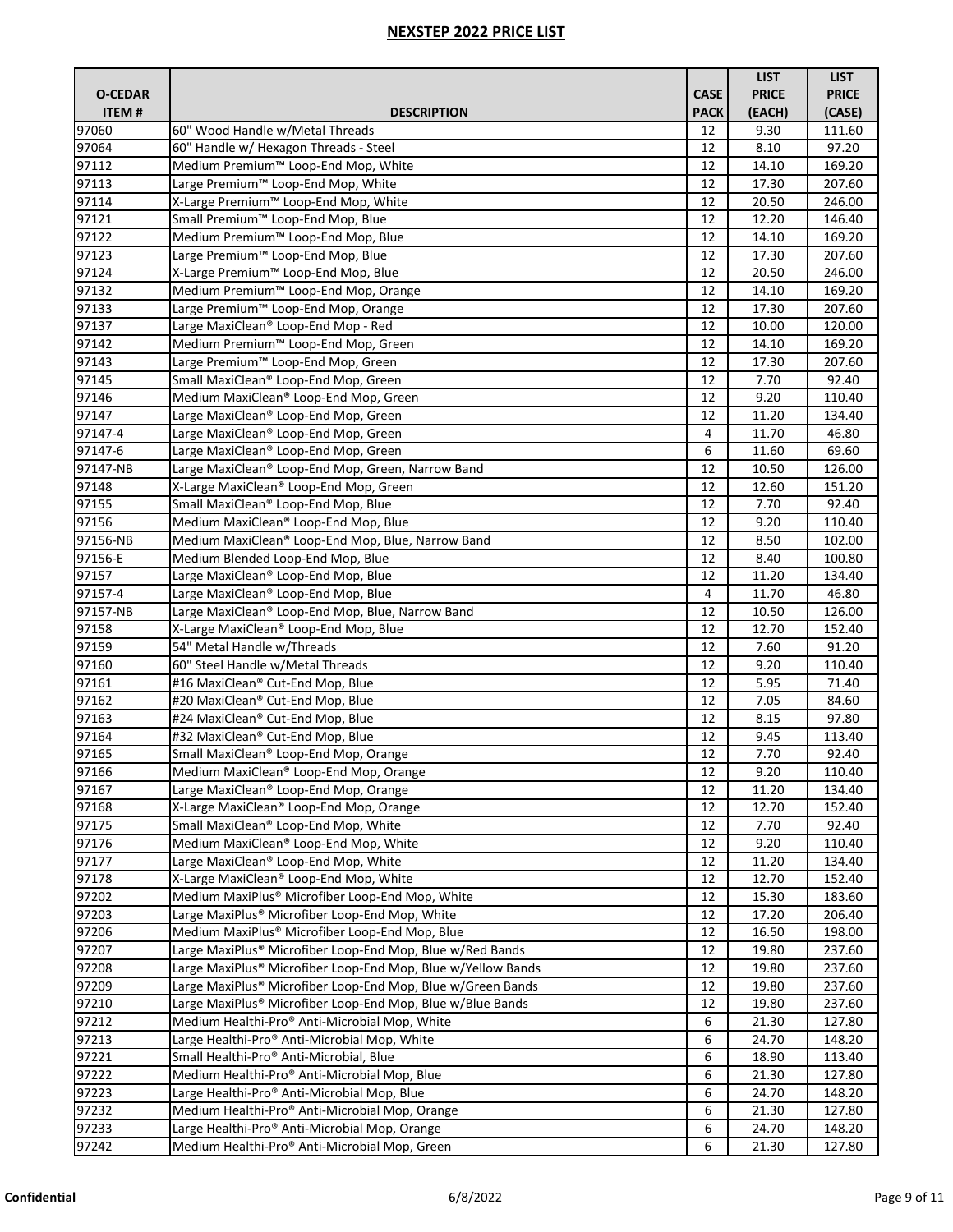|                |                                                         |              | <b>LIST</b>  | <b>LIST</b>  |
|----------------|---------------------------------------------------------|--------------|--------------|--------------|
| <b>O-CEDAR</b> |                                                         | <b>CASE</b>  | <b>PRICE</b> | <b>PRICE</b> |
| <b>ITEM#</b>   | <b>DESCRIPTION</b>                                      | <b>PACK</b>  | (EACH)       | (CASE)       |
| 97243          | Large Healthi-Pro® Anti-Microbial Mop, Green            | 6            | 24.70        | 148.20       |
| 97246          | 60" Extension Handle for 16" Pocket Pad Frame           | 12           | 13.90        | 166.80       |
| 97259          | 54" x 1-1/8" Tapered Handle - Wood                      | 12           | 11.00        | 132.00       |
| 97260          | 60" x 1-1/8" Tapered Handle - Wood                      | 12           | 11.00        | 132.00       |
| 97262          | 60" x 1-1/8" Wood Handle w/Metal Threads                | 12           | 12.90        | 154.80       |
| 97271          | 16 oz. MaxiClean® Cut-End Mop, Blue                     | 12           | 7.05         | 84.60        |
| 97272          | 20 oz. MaxiClean® Cut-End Mop, Blue                     | 12           | 8.15         | 97.80        |
| 97273          | 24 oz. MaxiClean® Cut-End Mop, Blue                     | 12           | 9.45         | 113.40       |
| 97274          | 32 oz. MaxiClean® Cut-End Mop, Blue                     | 12           | 12.15        | 145.80       |
| 97291          | Small Shrinkless Loop-End Mop, Blue                     | 12           | 12.20        | 146.40       |
| 97292          | Medium Shrinkless Loop-End Mop, Blue                    | 12           | 14.10        | 169.20       |
| 97292-NB       | Medium Shrinkless Loop-End Mop, Blue, Narrow Band       | 12           | 13.40        | 160.80       |
| 97293          | Large Shrinkless Loop-End Mop, Blue                     | 12           | 17.30        | 207.60       |
| 97293-NB       | Large Shrinkless Loop-End Mop, Blue, Narrow Band        | 12           | 16.60        | 199.20       |
| 97294          | X-Large Shrinkless Loop-End Mop, Blue                   | 12           | 20.50        | 246.00       |
| 97312          | Medium Finishing Loop-End Mop                           | 12           | 12.80        | 153.60       |
| 97313          | Large Finishing Loop-End Mop                            | 12           | 15.70        | 188.40       |
| 97313-WB       | Large Finishing Loop-End Mop, Wide Band                 | 12           | 16.10        | 193.20       |
| 97350          | Medium Supreme™ Nylon Finishing Loop-End Mop            | 12           | 18.90        | 226.80       |
| 97351          | Large Supreme <sup>™</sup> Nylon Finishing Loop-End Mop | 12           | 22.30        | 267.60       |
| 97360          | 60" Handle w/ Hexagon Threads - Yellow Fiberglass       | 12           | 14.60        | 175.20       |
| 97365          | 60" Handle w/ Hexagon Threads - Blue Fiberglass         | 12           | 15.70        | 188.40       |
| 97392          | Medium Shrinkless Loop-End Mop, White                   | 12           | 14.10        | 169.20       |
| 97393          | Large Shrinkless Loop-End Mop, White                    | 12           | 17.30        | 207.60       |
| 97412          | Medium MaxiCotton™ Loop-End Mop                         | 12           | 8.60         | 103.20       |
| 97412-4        | Medium MaxiCotton™ Loop-End Mop                         | 4            | 9.10         | 36.40        |
| 97412-NB-4     | Medium MaxiCotton™ Loop-End Mop, Narrow Band            | 4            | 8.40         | 33.60        |
| 97413          | Large MaxiCotton™ Loop-End Mop                          | 12           | 10.00        | 120.00       |
| 97413-4        | Large MaxiCotton™ Loop-End Mop                          | 4            | 10.50        | 42.00        |
| 97413-NB-4     | Large MaxiCotton™ Loop-End Mop, Narrow Band             | 4            | 9.80         | 39.20        |
| 97414          | X-Large MaxiCotton™ Loop-End Mop                        | 12           | 11.40        | 136.80       |
| 97415          | #40 MaxiCotton™ Loop-End Mop                            | 12           | 12.10        | 145.20       |
| 97492          | Medium Shrinkless Loop-End Mop, Green                   | 12           | 14.10        | 169.20       |
| 97493          | Large Shrinkless Loop-End Mop, Green                    | 12           | 17.30        | 207.60       |
| 97494          | X-Large Shrinkless Loop-End Mop, Green                  | 12           | 20.50        | 246.00       |
| 97512          | Medium MaxiRayon <sup>™</sup> Loop-End Mop              | 12           | 10.90        | 130.80       |
| 97513          | Large MaxiRayon™ Loop-End Mop                           | 12           | 12.80        | 153.60       |
| 97520          | Screw-On Mopstick                                       | 12           | 13.30        | 159.60       |
| 97560-W        | 60" MaxiPlus® Comfort Grip™ Wood Handle                 | 12           | 14.50        | 174.00       |
| 97592          | Medium Shrinkless Loop-End Mop, Orange                  | 12           | 14.10        | 169.20       |
| 97593          | Large Shrinkless Loop-End Mop, Orange                   | 12           | 17.30        | 207.60       |
| 97611          | #16 MaxiCotton™ Cut-End Mop                             | 12           | 5.10         | 61.20        |
| 97611V         | #16 Cotton Cut-End Mop                                  | 12           | 4.40         | 52.80        |
| 97611V-WB      | #16 Cotton Cut-End Mop w/5" Band                        | 12           | 5.10         | 61.20        |
| 97612          | #20 MaxiCotton™ Cut-End Mop                             | 12           | 6.10         | 73.20        |
| 97612V         | #20 Cotton Cut-End Mop                                  | 12           | 5.20         | 62.40        |
| 97612V-WB      | #20 Cotton Cut-End Mop w/5" Band                        | 12           | 5.90         | 70.80        |
| 97613          | #24 MaxiCotton™ Cut-End Mop                             | 12           | 7.00         | 84.00        |
| 97613V         | #24 Cotton Cut-End Mop                                  | 12           | 6.00         | 72.00        |
| 97613V-WB      | #24 Cotton Cut-End Mop w/5" Band                        | 12           | 6.70         | 80.40        |
| 97614          | #32 MaxiCotton™ Cut-End Mop                             | 12           | 8.10         | 97.20        |
| 97614V         | #32 Cotton Cut-End Mop                                  | 12           | 7.10         | 85.20        |
| 97614V-WB      | #32 Cotton Cut-End Mop w/5" Band                        | 12           | 7.80         | 93.60        |
| 97632          | 32 oz. MaxiRayon™ Screw-On Mop                          | 12           | 16.00        | 192.00       |
| 97700          | MaxiVac™ Floor Sweeper                                  | $\mathbf{1}$ | 65.00        | 65.00        |
| 97700-6        | MaxiVac™ Floor Sweeper, Master Pk.                      | 6            | 62.00        | 372.00       |
| 97712V         | 12 oz. MaxiCotton™ Cut-End Mop                          | 12           | 5.20         | 62.40        |
| 97716V         | 16 oz. MaxiCotton™ Cut-End Mop                          | 12           | 6.00         | 72.00        |